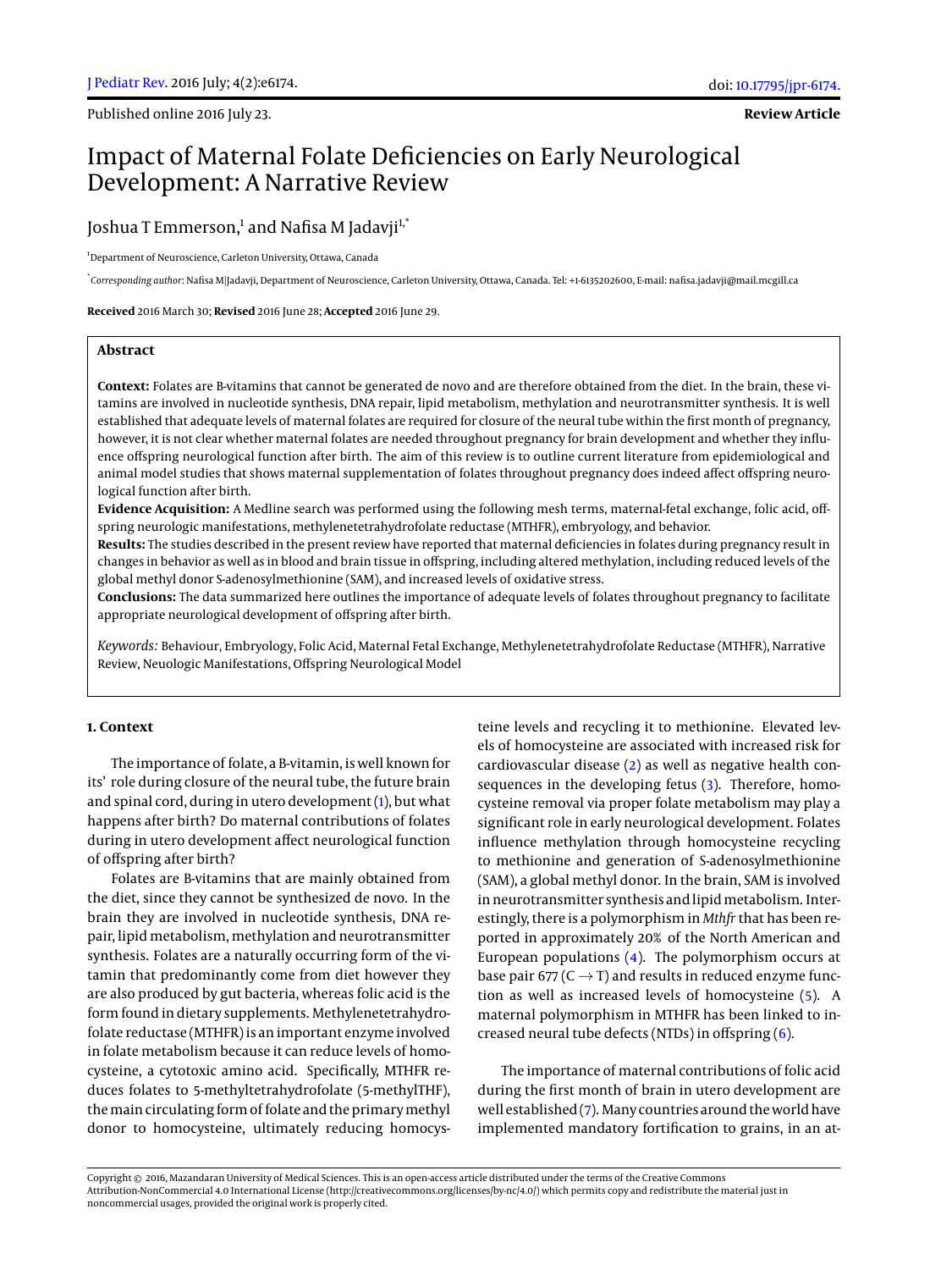tempt to reduce the incidence of NTDs [\(8\)](#page-4-7). Since 1999 in Costa Rica mandatory fortification has led to a 60% reduction in the number of NTDs and in Chile the reduction is closer to 55% [\(8\)](#page-4-7), however it is not clear whether folic acid is required for the remaining 8 months of pregnancy. Recent data suggests that maternal contributions of folates throughout pregnancy have a significant impact on their offspring's development and growth after birth through an array of changes. The purpose of this review is to outline current evidence from epidemiological and animal model studies that shows maternal contributions of folates during early development does indeed affect neurological function after birth.

#### **2. Evidence Acquisition**

A Medline search was performed using the following mesh terms: maternal-fetal exchange, folic acid, offspring neurological model, neurologic manifestations, methylenetetrahydrofolate reductase (MTHFR), embryology, and behavior. Preference was given to sources that reported key findings were sought. Additional sources were found using the bibliographies of retrieved articles.

#### **3. Results**

#### *3.1. Epidemiological Research*

#### *3.1.1. Maternal Folate Status Associations with Fetal Growth*

Folates serve a central role in nucleic acid synthesis, thus a maternal reduction in availability will likely impair essential processes for development of a fetus such as cellular growth and replication [\(9\)](#page-4-8). Only recently, the epigenetic profiles of newborns were investigated and mothers with increased plasma folate levels were associated with decreased global DNA methylation in offspring, specifically identifying 43 of the 365 CpG's involved in folate metabolism were altered  $(10)$ . This data suggests that epigenetic factors play a role on fetal development and growth. This statement has also been recognized in the realm of neurodevelopmental disorders such as Autism Spectrum Disorder [\(11\)](#page-4-10).

Due to ethical constraints, more research has been conducted on blood samples of mothers and their newborn children and as a result, there appears to be various relationships between the two. For example, blood homocysteine levels of pregnant women, measured at 30 - 34 weeks of gestation, were slightly correlated negatively with birthweight of their newborns however no correlation was found with Vitamin B12 and folate with birth weight, respectively [\(12,](#page-4-11) [13\)](#page-4-12). Also, the Rotterdam predict study which

found that of 186 women, there was a significant association between RBC folate status and offspring cerebellar growth given periconceptual (defined as 4 weeks before to 8 weeks after conception) folic acid supplementation [\(14\)](#page-4-13). As reviewed by van Uitert et al. (2013), there were a handful of studies which investigated the association of RBC folate status and fetal growth parameters including birth weight and head circumference. Despite minor variations between these studies including the time of study, sample size and study type, the visible trend appears to be that birth weight and head circumference are inversely associated with increased maternal folate status [\(15\)](#page-4-14). While some studies are finding significant associations between maternal folate status and fetal growth, others such as Sutton et al. (2012) in Dublin found no association between RBC folate, vitamin B12 nor total homocysteine and congenital malformations (besides NTD's) including cleft palate, musculoskeletal malformations and midline defects [\(16\)](#page-4-15). Perhaps folate status is moreso related to specific aspects of fetal growth as opposed to others which is indicative of a more narrow and specific mechanism of action however this remains unclear. Adding to the complexity and elusiveness is the findings of one particular study consisting of 654 pregnant women of India reporting that plasma homocysteine levels, but not Vitamin B12 status in mothers of 30 weeks gestation was associated with insulin status in offspring  $(13)$ .

## *3.1.2. Folate Status Associations with Methylenetetrahydrofolate Reductase (MTHFR) Polymorphism*

Interestingly, another study in 2014 using two cohorts reported that an increase in maternal homocysteine, attributed to the MTHFR polymorphism (677C $\rightarrow$ T), is associated with decreased birthweight [\(17\)](#page-5-0), suggesting implications of other components of folic acid metabolism playing key roles in proper fetal development and growth. It is apparent that mothers with the *Mthfr* polymorphism are more vulnerable to homocysteine accumulation and face an increased risk to defects in development and growth. In fact, one study assessed the relationship between MTHFR genotype and folate levels in both RBC's and plasma of both pregnant and non-pregnant females [\(18\)](#page-5-1). The authors found that circulating folate levels were decreased in both pregnant and non-pregnant women with the *MTHFR*TT genotype. Similarly, plasma folate levels were lower in the TT compared to the CC women, however this was only observed in the pregnant female group. This data suggests that pregnant women with a polymorphism inMTHFRmay require supplementation [\(18\)](#page-5-1) with 5-methylTHF. From a larger perspective, the explanation for the benefits of increased maternal folate status for offspring development and growth may alternatively rely more on enzymes in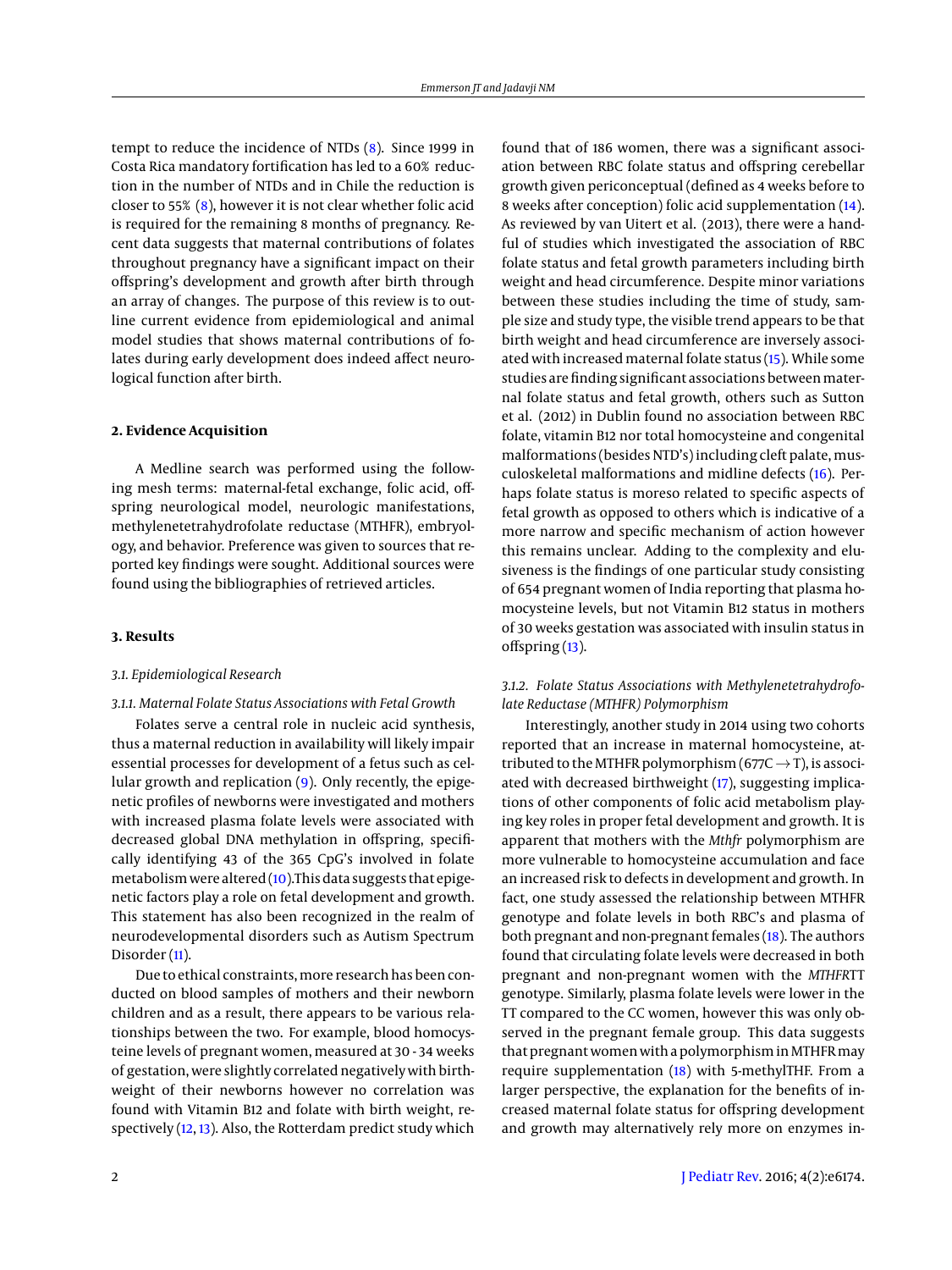volved in its metabolism.

#### *3.1.3. Other Folate Status Associations*

Studies have examined the relationship between mothers and newborns in terms of folate, vitamin B12 and homocysteine levels [\(19\)](#page-5-2). They found that maternal blood folate and vitamin B12 were both positively correlated with umbilical cord levels in newborns. Interestingly, serum levels of folate and vitamin B12 in mothers were both negatively correlated with homocysteine levels in both mothers and newborns, the same was observed in plasma [\(10\)](#page-4-9).Also, increased total homocysteine measured both in the mothers blood and umbilical cord was found in mothers diagnosed with pre-eclampsia [\(3\)](#page-4-2). This data further provides evidence that a dietary maternal deficiency in folates or elevated levels of homocysteine influences levels in offspring [\(19\)](#page-5-2) which could potentially explain, in part, how offspring are being born with deficits in neurological development. More physiological studies using animal models are at least required to investigate a causal relationship. Interestingly, a different study examined the effects of homocysteine and folate on delivery term and found that mothers with lower blood folate levels were associated with pre-term deliveries (< 37 week gestational period, excluding twins from the study). Even though delivery term may not be considered a key aspect of neurological development, it may be an indicator that reflects or contributes to developmental delays. These data suggest that a mothers' folate levels do indeed have an impact on offspring development.

# *3.1.4. Maternal Folate Status Associations with Early Childhood Behavior*

Identifying relationships between maternal folic acid deficiencies on behavior of young children has also been investigated. One study explored the mental and psychomotor development of 5 year old children of mothers with varying blood folate levels during 19, 26 and 37 weeks of gestation, revealing that after a battery of psychological testing, there were no differences between the folate deficient and adequate folate nutritional status groups [\(20\)](#page-5-3). These data suggest that adequate folate during later pregnancy (after the first trimester) may not be sufficient to influence childhood mental and psychomotor development. The authors suggested that perhaps a maternal folate deficiency has to occur at a critical window during fetal development such as early pregnancy, in order for a significant impact to occur on the development of the fetus [\(20\)](#page-5-3). One such study by Schlotz et al (2010), provides supporting evidence of this idea. They investigated the potential effects of a maternal folate deficiency on behavioral deficits in their offspring and found that both maternal

total folate and red blood cell folate levels measured at early stages of gestation (14 weeks) was negatively correlated with offspring hyperactivity and peer problems, suggesting that, while remaining consistent with the previous idea, an early folate maternal deficiency may lead to impairments in offspring development and behavior [\(21\)](#page-5-4). In addition, a study was performed using 3209 mothers and their 3 year old children to assess the effects of maternal plasma folic acid deficiency, as a result of MTHFR genotype, on child emotional and behavioral impairments [\(22\)](#page-5-5). The authors found that there was an association between decreased maternal plasma folates and increased emotional problems, such as social withdrawal and emotional reactivity, but not in behaviors, such attention and aggression. An interesting finding in this study is that mothers who began supplementation during early pregnancy showed reduced risk for child emotional problems compared to late pregnancy supplementation [\(22\)](#page-5-5). Evidently there are behavioral and emotional impairments in offspring associated with a maternal folic acid deficiency during early pregnancy. Therefore, an early pregnancy based folic acid deficiency appears to be a factor worth taking into consideration for future studies and practices. Aside from emotional and social problems, a recent population-based study using a cohort of Dutch children between 6 - 8 years old reported that kids with prenatal maternal folate deficiencies, high homocysteine and low vitamin B12 levels, were associated with smaller brain volumes (via MRI), language performance and visuo-spatial deficits [\(23\)](#page-5-6). So in terms of defined behavioral subsets, there does not appear to be a specific set of behavioral deficits in children of these reports compared to the more narrow findings previously mentioned in fetal growth. Other studies have investigated associations betweenmaternal folate status and neurodevelopmental disorders such as Autism Spectrum Disorder (ASD) [\(11\)](#page-4-10). For example, the CHARGE case-control study found that children aged 2 - 5 years of typical development were significantly associated with greater maternal folic acid intake ( $> 600 \mu$ g/day) for 3 months before to the end of the first month of pregnancy and this association was enhanced when both the mother and offspring possess the *Mthfr*CT variant genotypes [\(24\)](#page-5-7). A Norwegian cohort study examining maternal folic acid status of 85,176 children aged 3 to 10 years only found a 0.1% reduction in ASD diagnoses in folic acid supplemented mothers however supplementation of 400 ug/day folic acid occurred from 1 month before to 2 months after conception [\(25\)](#page-5-8). Aside from ASD, Mohanty et al. (2014) identified a significant association between low maternal serum folate levels with children diagnosed with Down's Syndrome but there was no significant prevalence of the *Mthfr* polymorphism when compared to controls. Compared to fetal growth and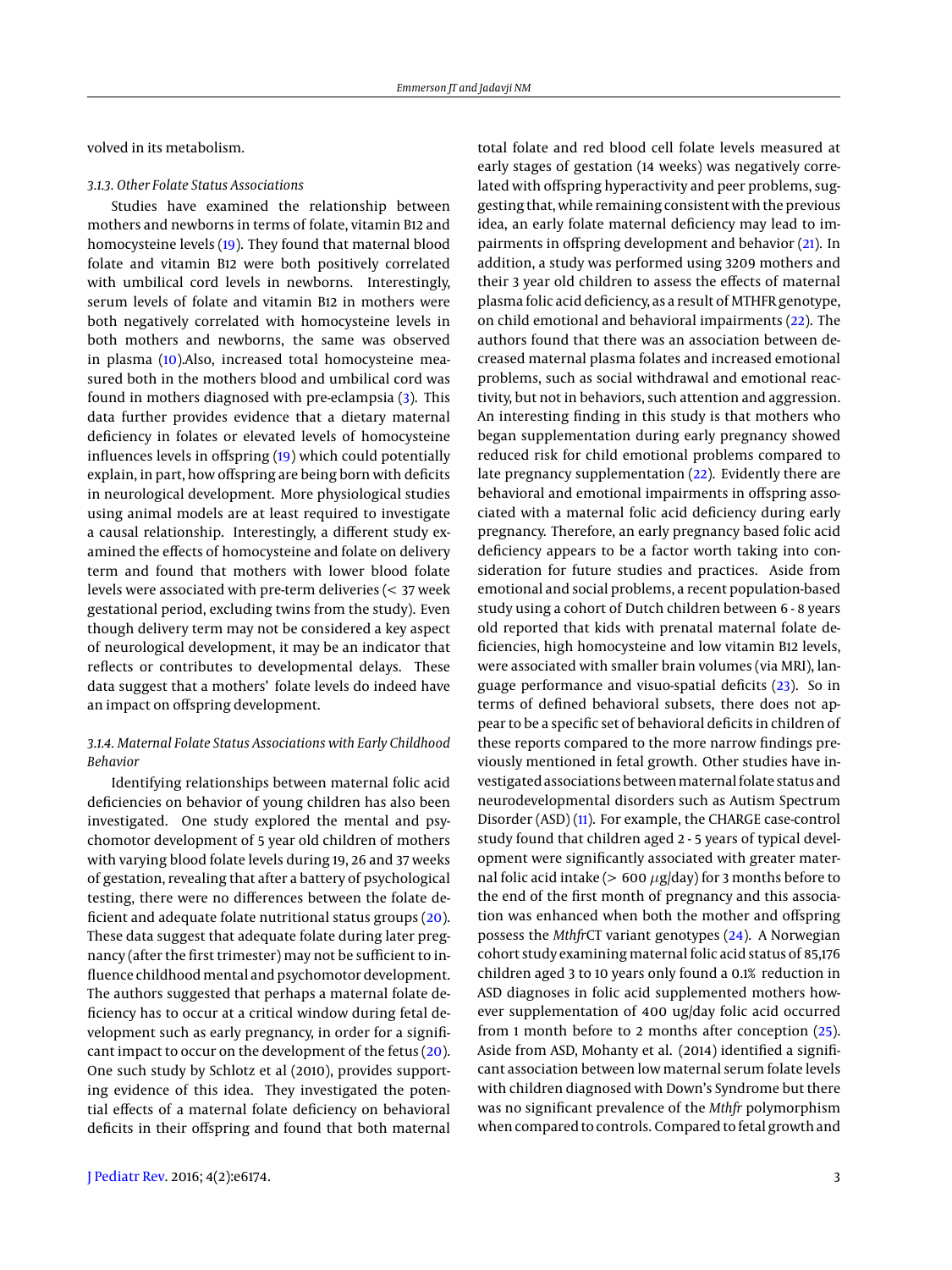development, it is difficult to infer that a broad physiological problem, such as folate deficiency, could be a cause of or provide an increased risk to neurodevelopmental disorders such as ASD or Down's Syndrome behavioral diagnoses. Nonetheless, there appears to be an array of associations between maternal folate status and early childhood behaviors that remains to be investigated more thoroughly.

A recent review on the impact of vitamins in health reported that although supplementation of vitamins such as Vitamin B12 and B6 during pregnancy is recommended, an excess of vitamin intake may in fact put oneself at increased risk for other health problems. This topic remains under investigation, especially in terms of implications for long term effects [\(26\)](#page-5-9). Despite many correlative studies, the underlying mechanisms to explain how maternal folic acid levels impact neural development and growth of offspring remain unknown.

#### *3.2. Animal Models Research*

# *3.2.1.Mechanisms Through Which Maternal Folate Contributions Affect Brain Development*

# *3.2.1.1. Methylation*

While human research has identified an unexplained impact of maternal folic acid deficiency on proper development of offspring, determining causal link(s) are of current interest. So far, many studies using rodent models have been used to further characterize and comprehend underlying mechanisms. For example, metabolism of the free form of folate, 5-methylTHF, is intimately involved with the synthesis of methionine, an amino acid critical in DNA methylation and repair. It has been reported that SAM, a global methyl donor, is reduced in the livers and brains of mouse pups of their mothers subjected to a dietary folic acid deficiency, and interestingly, this reduction was exacerbated after a shock stressor [\(27\)](#page-5-10), suggesting that these pups have reduced DNA methylation due to a dietary folic acid deficiency. A similar study using rats found similar results in the Purkinje cells of the cere-bellum [\(28\)](#page-5-11), which may imply disrupted motor coordination. In addition, McKay et al (2011) examined the methylation profiles of candidate genes in folic acid deficient mouse dams (post-weaning of their pups) and found that there was altered methylation of insulin-like growth factor 2 (Igf2), an important growth factor involved with development and growth, in blood, liver and kidney tissue [\(29,](#page-5-12) [30\)](#page-5-13). Alternatively, excessive maternal dietary supplementation of folic acid resulted in reduced global methylation in placental tissue of Wistar albino rats [\(31\)](#page-5-14). Multiple sources have suggested that maternal folic acid inadequacy may predispose offspring to a secondary metabolic

stressor and would thus lead to abnormal behaviors such as reduced locomotor activity and increased conditioned escape response [\(27,](#page-5-10) [29\)](#page-5-12). These findings provide evidence that confirm findings from epidemiological data and further suggest that offspring of maternal folic acid deficiencies may lead to altered methylation profiles in offspring.

#### *3.2.1.2. Growth Factors*

To understand maternal folic acid deficiency from a molecular perspective, the primary goal is to understand what changes are being observed. For example, synapsins, which play a central role in neuroplasticity, synapse function and neurotransmitter release, were found to be expressed 2.2 fold less in the folic acid deficient offspring compared to control rats [\(28\)](#page-5-11). In addition, mothers that were given an excess of folic acid but were deprived of vitamin B12 had offspring with reduced brain derived neurotrophic factor (BDNF) protein and mRNA levels as well as nerve growth factor (NGF) protein levels [\(32\)](#page-5-15), both of which are important for neuronal growth and survival. Perhaps a maternal folic acid deficiency causes or at least contributes to a reduction in neurotrophic factors essential for proper offspring neuronal development which may explain the increased incidence of NTD's in offspring of folic acid deficient mothers.

#### *3.2.1.3. Oxidative stress*

One possible mechanism by which folic acid deficient dams affect proper neurological development of their offspring could be through an activation of oxidative stress pathways. Interestingly, one report demonstrated that rat pups of hyperhomocysteinemic moms had significantly increased global lipid peroxidation (mitochondrial most of all but also nuclear and cytosolic) as well as reduced but not significant glutathione (GSH) levels in brain tissue [\(33\)](#page-5-16). In addition, malonialdehyde (MDA), a measure of lipid peroxidation, was increased in folic acid deficient dams [\(34\)](#page-5-17). These findings suggest that oxidative stress in offspring may be a result of maternal deficiencies in folates. Authors from the studies linked hyperhomocysteinemic moms with reduced apoptotic regulation via B-celllymphoma (Bcl-2) and increased apoptotic signaling via p53, a tumor suppressor protein, suggesting a potential mechanism of cell death that has been described by many [\(33\)](#page-5-16).

## *3.2.1.4. Animal Behavior*

Not many studies in the context of maternal folic acid deficiency have included measures of animal behavior, so it remains unknown whether the changes in brain tissue of offspring do indeed translate to functional changes. One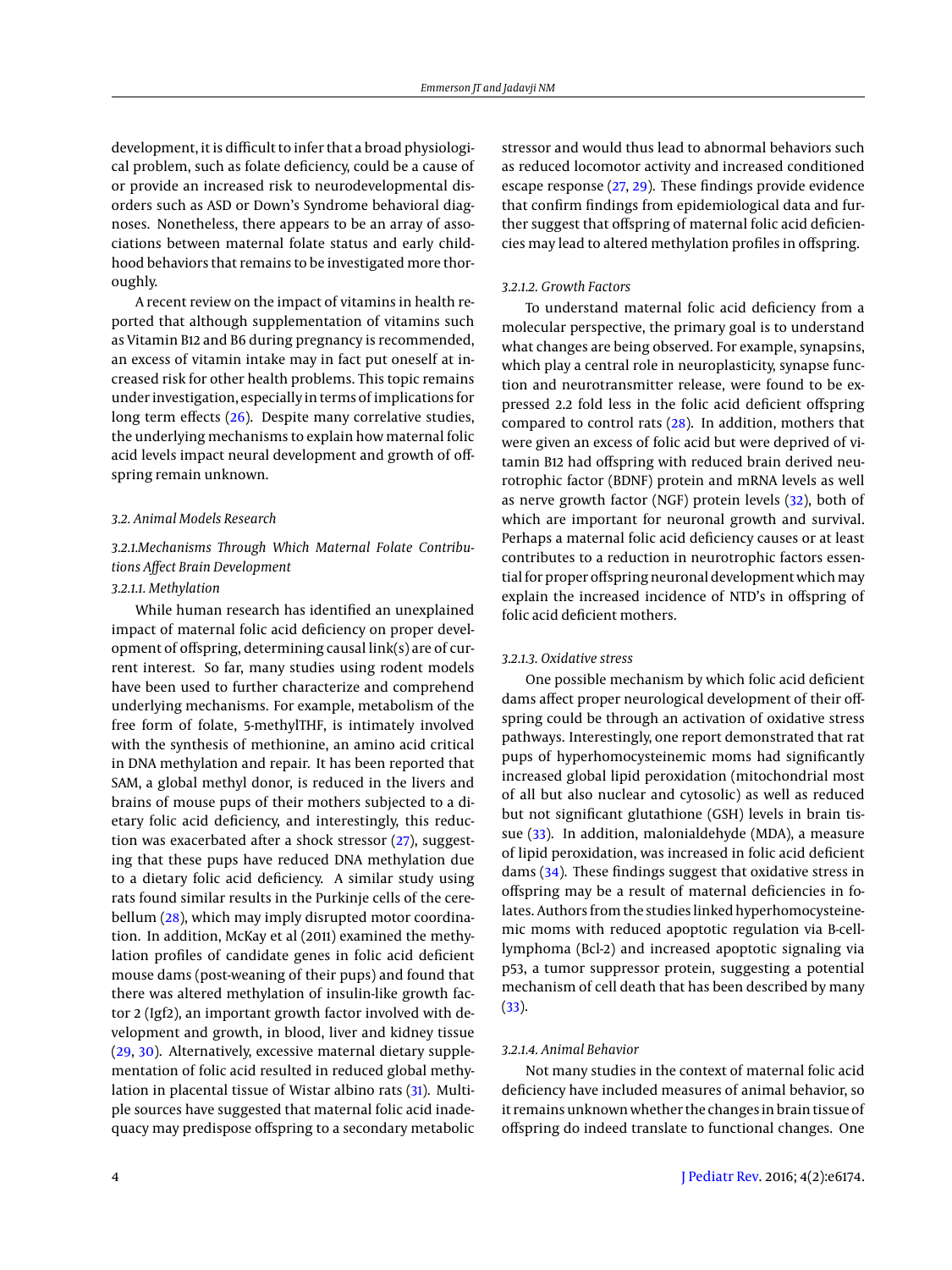group of folic acid deficient mothers experienced a significantly prolonged gestational period, and its offspring demonstrated increased anxiety behaviors [\(35\)](#page-5-18). Other behavioral deficits have been documented as early as 1951, where offspring of folic acid deficient dams exhibited reduced maze learning ability [\(36\)](#page-5-19). Also, in 1976, a study using 35 day old mice demonstrated that folic acid deficient dams bore offspring that scored significantly lower on locomotor activity and conditioned escape behavior [\(27\)](#page-5-10). Most recently, visual and spatial short term memory impairments [\(37\)](#page-5-20) as a result of maternal MTHFR or folic acid deficiencies have been reported in wild-type offspring, possibly as result of increased maternal homocysteine levels. Abnormalities in negative geotaxis and linear walking scores [\(28\)](#page-5-11) in wild-type folic acid deficient offspring have also been observed. Given the small amount of offspring behavior studies of folic acid deficient dams, there appears to be a general trend that maternal folic acid deficiencies result in offspring behavioral abnormalities.

## **4. Conclusions**

A survey of the current literature strongly suggests that maternal supplementation of folates during critical areas (at least within the first month) of development are required for normal neurological function after birth. Epidemiological research has suggested, while still unclear, some links and trends between maternal folate contributions on early childhood development. Investigations of animal models has moved this research area forward and provided much needed evidence to help understand the likely underlying molecular machinery. Having understood that adequate maternal folate are required for neural tube closure, future studies should be directed towards dissecting out the critical time window and dosage for maternal folate supplementation are required as well a more extensive understanding of whether impairments in neurological function continue into adulthood and increase susceptibility to other diseases.

# **Acknowledgments**

The authors would like to thank Patrice D. Smith for comments on manuscript text.

## **Footnote**

**Funding/Support:** Joshua T Emmerson was a recipient of graduate award for Ontario students for research in dementia studentship. Nafisa M Jadavji was funded by council of Ontario universities postdoctoral women's health

## **References**

- <span id="page-4-0"></span>1. Mayanil CS, Ichi S, Farnell BM, Boshnjaku V, Tomita T, McLone DG. Maternal intake of folic acid and neural crest stem cells. 1 ed. Netherlands: Elsevier Inc.; 2011.
- <span id="page-4-1"></span>2. Castro R, Rivera I, Blom HJ, Jakobs C, Tavares de Almeida I. Homocysteine metabolism, hyperhomocysteinaemia and vascular disease: an overview. *J Inherit Metab Dis.* 2006;**29**(1):3–20. doi: [10.1007/s10545-006-](http://dx.doi.org/10.1007/s10545-006-0106-5) [0106-5.](http://dx.doi.org/10.1007/s10545-006-0106-5) [PubMed: [16601863\]](http://www.ncbi.nlm.nih.gov/pubmed/16601863).
- <span id="page-4-2"></span>3. Kim MW, Hong SC, Choi JS, Han JY, Oh MJ, Kim HJ, et al. Homocysteine, folate and pregnancy outcomes. *J Obstet Gynaecol.* 2012;**32**(6):520–4. doi: [10.3109/01443615.2012.693984.](http://dx.doi.org/10.3109/01443615.2012.693984) [PubMed: [22779952\]](http://www.ncbi.nlm.nih.gov/pubmed/22779952).
- <span id="page-4-3"></span>4. Schneider JA, Rees DC, Liu YT, Clegg JB. Worldwide distribution of a common methylenetetrahydrofolate reductase mutation. *Am J Hum Genet.* 1998;**62**(5):1258–60. doi: [10.1086/301836.](http://dx.doi.org/10.1086/301836) [PubMed: [9545406\]](http://www.ncbi.nlm.nih.gov/pubmed/9545406).
- <span id="page-4-4"></span>5. Frosst P, Blom HJ, Milos R, Goyette P, Sheppard CA, Matthews RG, et al. A candidate genetic risk factor for vascular disease: a common mutation in methylenetetrahydrofolate reductase. *Nat Genet.* 1995;**10**(1):111–3. doi: [10.1038/ng0595-111.](http://dx.doi.org/10.1038/ng0595-111) [PubMed: [7647779\]](http://www.ncbi.nlm.nih.gov/pubmed/7647779).
- <span id="page-4-5"></span>6. Botto LD, Yang Q. 5,10-Methylenetetrahydrofolate reductase gene variants and congenital anomalies: a HuGE review. *Am J Epidemiol.* 2000;**151**(9):862–77. [PubMed: [10791559\]](http://www.ncbi.nlm.nih.gov/pubmed/10791559).
- <span id="page-4-6"></span>7. Daly LE, Kirke PN, Molloy A, Weir DG, Scott JM. Folate levels and neural tube defects. Implications for prevention. *JAMA.* 1995;**274**(21):1698– 702. [PubMed: [7474275\]](http://www.ncbi.nlm.nih.gov/pubmed/7474275).
- <span id="page-4-7"></span>8. Castillo-Lancellotti C, Tur JA, Uauy R. Impact of folic acid fortification of flour on neural tube defects: a systematic review. *Public Health Nutr.* 2013;**16**(5):901–11. doi: [10.1017/S1368980012003576.](http://dx.doi.org/10.1017/S1368980012003576) [PubMed: [22850218\]](http://www.ncbi.nlm.nih.gov/pubmed/22850218).
- <span id="page-4-8"></span>9. Scholl TO, Johnson WG. Folic acid: influence on the outcome of pregnancy. *Am J Clin Nutr.* 2000;**71**(5 Suppl):1295S–303S. [PubMed: [10799405\]](http://www.ncbi.nlm.nih.gov/pubmed/10799405).
- <span id="page-4-9"></span>10. Joubert BR, den Dekker HT, Felix JF, Bohlin J, Ligthart S, Beckett E, et al. Maternal plasma folate impacts differential DNA methylation in an epigenome-wide meta-analysis of newborns. *Nat Commun.* 2016;**7**:10577. doi: [10.1038/ncomms10577.](http://dx.doi.org/10.1038/ncomms10577) [PubMed: [26861414\]](http://www.ncbi.nlm.nih.gov/pubmed/26861414).
- <span id="page-4-10"></span>11. DeVilbiss EA, Gardner RM, Newschaffer CJ, Lee BK. Maternal folate status as a risk factor for autism spectrum disorders: a review of existing evidence. *BrJ Nutr.* 2015;**114**(5):663–72. doi: [10.1017/S0007114515002470.](http://dx.doi.org/10.1017/S0007114515002470) [PubMed: [26243379\]](http://www.ncbi.nlm.nih.gov/pubmed/26243379).
- <span id="page-4-11"></span>12. Hogeveen M, Blom HJ, van der Heijden EH, Semmekrot BA, Sporken JM, Ueland PM, et al.Maternal homocysteine and related B vitamins as risk factors for low birthweight. *Am J Obstet Gynecol.* 2010;**202**(6):5721– 6. doi: [10.1016/j.ajog.2010.01.045.](http://dx.doi.org/10.1016/j.ajog.2010.01.045) [PubMed: [20400059\]](http://www.ncbi.nlm.nih.gov/pubmed/20400059).
- <span id="page-4-12"></span>13. Krishnaveni GV, Veena SR, Karat SC, Yajnik CS, Fall CH. Association between maternal folate concentrations during pregnancy and insulin resistance in Indian children.*Diabetologia.* 2014;**57**(1):110–21. doi: [10.1007/s00125-013-3086-7.](http://dx.doi.org/10.1007/s00125-013-3086-7) [PubMed: [24162586\]](http://www.ncbi.nlm.nih.gov/pubmed/24162586).
- <span id="page-4-13"></span>14. Koning IV, Groenenberg IA, Gotink AW, Willemsen SP, Gijtenbeek M, Dudink J, et al. Periconception Maternal Folate Status and Human Embryonic Cerebellum Growth Trajectories: The Rotterdam Predict Study. *PLoS One.* 2015;**10**(10):0141089. doi: [10.1371/jour](http://dx.doi.org/10.1371/journal.pone.0141089)[nal.pone.0141089.](http://dx.doi.org/10.1371/journal.pone.0141089) [PubMed: [26491876\]](http://www.ncbi.nlm.nih.gov/pubmed/26491876).
- <span id="page-4-14"></span>15. van Uitert EM, Steegers-Theunissen RP. Influence of maternal folate status on human fetal growth parameters. *Mol Nutr Food Res.* 2013;**57**(4):582–95. doi: [10.1002/mnfr.201200084.](http://dx.doi.org/10.1002/mnfr.201200084) [PubMed: [23213022\]](http://www.ncbi.nlm.nih.gov/pubmed/23213022).
- <span id="page-4-15"></span>16. Sutton M, Mills JL, Molloy AM, Troendle JF, Brody LC, Conley M. Maternal vitamin levels in pregnancie affected by congenital malformations other than neural tube defects. *Birth Defects Res A Clin Mol Teratol.* 2012;**91**:610–5.